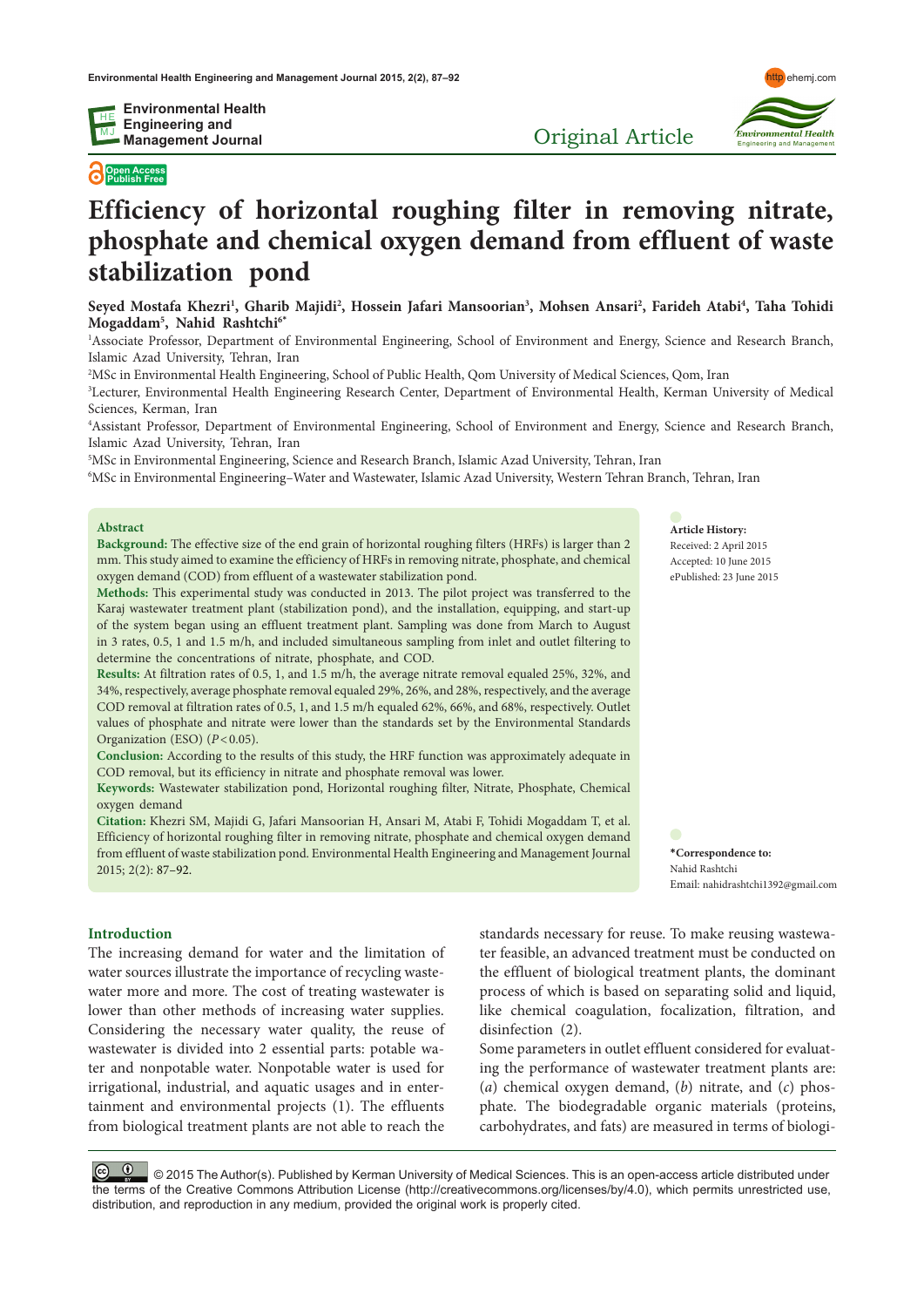cal and chemical oxygen demand. In case these materials enter the environment without treatment, their biological persistence leads to a reduction of oxygen sources, the creation of anaerobic conditions, and arising odor problems (3,4). The Environmental Protection Organization (EPO) standards for discharge and reuse of wastewater are shown in Table 1 (5).

From the late 1960s, determining the effects of nutritional compounds in aquatic environments (the creation of eutrophication and pollution of underground waters to nitrates) limited the concentration of nitrogen and phosphorus in inlet effluent into the environment and receptive water (6). Based on studies conducted by Wang, the eutrophication in surface waters was decreased by controlling the discharge of wastewaters containing nitrogen and phosphorus and by treating domestic and industrial wastewaters; the concentration of dissolved oxygen in the studied area surface waters was increased (7).

There are ways to increase the quality of stabilization pond effluent, sand bed filters and are example of ways. Horizontal roughing filters (HRFs) are filters with an effective end grain size of larger than 2 mm. The efficiency of roughing filters in removing solids is higher than that of a sedimentation tank (8). During the pass of flow through the bed, the suspended substances are gathered. Material size of the bed is about 4 mm to 25 mm. The roughing filters are generally formed with three layers. The size of the course at the beginning of the flow path is large and at the end is small. This kind of layering increases absorption capacity while the solids entering the bed–depth gradually separate because of the decline in the holes' diameters. Roughing filters are between 5 and 9 meters long, their width is about 2 to 5 meters, and their height is about 1.5 meters (9). Advantages of HRFs include a higher capacity for gathering silt and sediment matters, lack of length limitation, no use of mechanical mobile pieces, and simplicity of establishment and utilization (8). Due to the feasibility of much length, this kind of filter will have a resistance power up to about 500-1000 NTU against suspended solids and turbidity (for example, in time of flood-water) (10).

|  |  |  |  |  |  |  |  | Table 1. EPO standards for discharge and reuse of wastewater |
|--|--|--|--|--|--|--|--|--------------------------------------------------------------|
|--|--|--|--|--|--|--|--|--------------------------------------------------------------|

| Parameter                           | Discharge into<br>surface waters | <b>Irrigation</b> |
|-------------------------------------|----------------------------------|-------------------|
| TSS(mg/l)                           | 40                               | 100               |
| рH                                  | $6.5 - 8.5$                      | $6 - 8.5$         |
| Turbidity (NTU)                     | 50                               | 50                |
| Total coliform (MPN)                | 1000                             | 1000              |
| Fecal coliform (MPN)                | 400                              | 400               |
| $COD$ (mg/l)                        | 60                               | 200               |
| Nitrate (mg/l)                      | 50                               |                   |
| Phosphate in terms of<br>phosphorus | 6                                |                   |

Abbreviations: EPO, Environmental Protection Organization; TSS, total suspended solids.

The aim of this study was to examine the efficiency of HRFs in nitrate, phosphate, and chemical oxygen demand (COD) removal from the effluent of waste stabilization ponds.

#### **Methods**

This experimental study was performed in 2013 and used a HRF. The pilot was designed and developed based on Wegelin criteria approved by the World Health Organization (WHO) (11). After its construction, the pilot was transferred to the Karaj wastewater treatment plant, and installation, equipping, and start-up of the system began using treated outlet effluent. The wastewater treatment plant of Karaj works on a stabilization pond. The sampling period lasted from March to August.

# The development and installation of pilot

This pilot was constructed of a sheet of nongalvanized iron 3 mm thick and 2 sheets with dimensions of  $1.5 \times 2$ meters. After rolling, the sheets became incomplete cylinder shaped and were welded along their length. Both ends were covered by two circular sheets, and then welding and leakage detection were performed. The quad netted wall made of galvanized sheet was used to separate the bed layers. Holes 4 mm in diameter and 4 square cm in density were created in these 4 pieces using a turnery drill. The walls were welded to the body at a distance of 1.6 m and 1.3 m from the beginning of the filter. The distances between drainage pipes in the first, second, and third holes were 20 cm, 30 cm, and 40 cm, respectively. On these drain pipes, netted faults with holes 5 mm in diameter and a density of 7 holes per square cm were installed. In the third drainage, each hole of one piezometer was installed to determine the hydrological gradient of flow. The filter's exit was guided by a 1-inch diameter trunk-like pipe into the drainage of the pump room bottom. The filter bed was washed hydrologically. The exit faucet of the filter was closed, and the filter holes completely filled with effluent. Then, the arranged drainage pipe faults on the filter floor opened at the same time. As a result of this action, hydraulic cutting force will dislodge sediments from the surface of media and out of the floor drains. The washing strategy of the filter bed was based on change of pressure head lost. At the beginning of the filter start-up, the effluent level in the entrance area was 10 cm from the bed level. As sediment was gradually gathered in the bed, the height of effluent in the inlet area increased to the same level as the filter bed. At this time, the bed washing process was done.

#### Sampling and conducting experiments

The sampling period for nitrate and phosphate at filtration rates of 0.5, 1 and 1.5 m/h was 30 days, with samples taken every other day. The sampling period for COD at a filtration rate of 0.5 m/h was 60 days, with samples taken every other day. The sampling period for COD at filtration rates of 1 and 1.5 m/h was 26 days, on a daily basis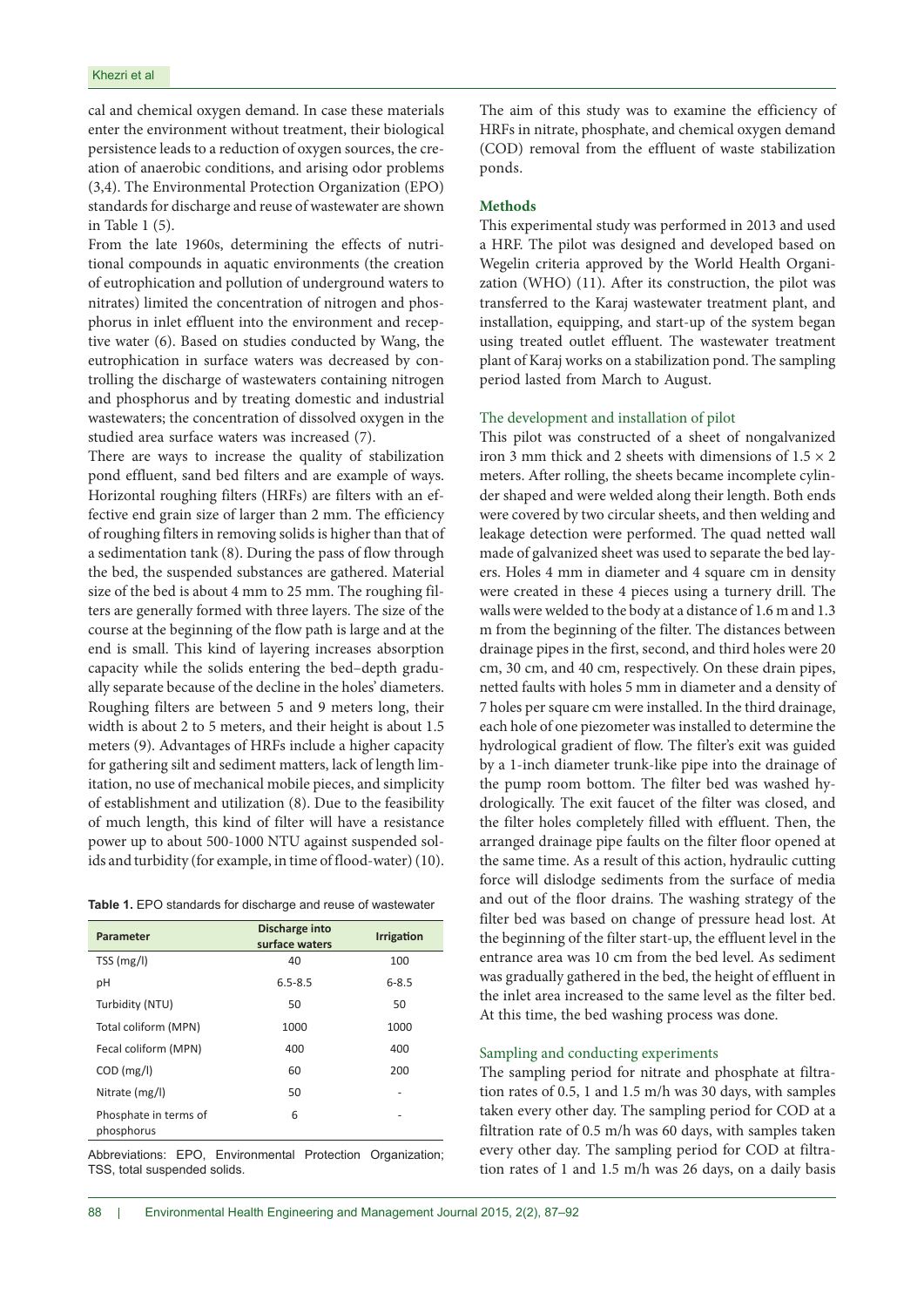with sampling performed every day. A total of 15 samples for nitrate and phosphate were taken at filtration rates of 0.5, 1, and 1.5 m/h . A total of 30 samples for COD were taken at the filtration rate of 0.5 m/hand at filtration rates of 1 and 1.5 m/h 26 samples were taken. All experiments were measured in accordance with *"Sandard Methods for the Examination of Water and Wastewater*" (12).

## **Results**

In Table 2, the average amount, standard deviation, and slope of nitrate changes for inlet, outlet, and removal efficiency are presented according to filtration rates. In Table 3, the average amount, standard deviation, and range of phosphate changes for inlet, outlet, and removal efficiency are presented according to filtration rates. In Table 4, the

average amount, standard deviation, and range of changes for COD for inlet, outlet, and removal efficiency are presented according to filtration rates. Figures 1 and 2 show the changes in efficiency of nitrate and phosphate removal, respectively, at 3 filtration rates. Figures 3 and 4 present the changes in efficiency of chemical oxygen demand removal at 3 filtration rates.

# **Discussion**

The average nitrogen removal efficiency values at the studied filtration rates equaled 25%, 32%, and 34%, respectively. For phosphate, these figures were 29%, 26%, and 28%, respectively, and for COD at the studied filtration rates were 62%, 66%, and 68%, respectively. The average removal efficiency of nitrate, phosphate, and COD

|  |  |  |  |  |  |  |  |  | <b>Table 2.</b> Average quantities of nitrate changes according to filtration rate |
|--|--|--|--|--|--|--|--|--|------------------------------------------------------------------------------------|
|--|--|--|--|--|--|--|--|--|------------------------------------------------------------------------------------|

|                        | <b>Quantities</b>     |                |                           |                |                |  |  |  |
|------------------------|-----------------------|----------------|---------------------------|----------------|----------------|--|--|--|
| Zone                   | Filtration rate (m/h) | Average (mg/l) | <b>Standard deviation</b> | Minimum (mg/l) | Maximum (mg/l) |  |  |  |
| Inlet                  |                       |                |                           |                |                |  |  |  |
|                        | 0.5                   | 19.2467        | 4.10259                   | 12.50          | 26.50          |  |  |  |
|                        | $\mathbf{1}$          | 44.2077        | 28.10156                  | 8.80           | 100.80         |  |  |  |
|                        | 1.5                   | 22.9643        | 9.02105                   | 7.40           | 39.10          |  |  |  |
|                        | Total <sup>a</sup>    | 28.2119        | 19.56063                  | 7.40           | 100.80         |  |  |  |
| Outlet                 |                       |                |                           |                |                |  |  |  |
|                        | 0.5                   | 14.2200        | 2.93068                   | 9.60           | 19.90          |  |  |  |
|                        | $\mathbf{1}$          | 30.4769        | 20.12632                  | 4.80           | 74.60          |  |  |  |
|                        | 1.5                   | 14.9643        | 5.62284                   | 5.60           | 23.90          |  |  |  |
|                        | Total <sup>a</sup>    | 19.5000        | 13.67273                  | 4.80           | 74.60          |  |  |  |
| Removal Efficiency (%) |                       |                |                           |                |                |  |  |  |
|                        | 0.5                   | 25.400         | 9.2875                    | 8.0            | 39.0           |  |  |  |
|                        | $\mathbf{1}$          | 32.000         | 8.6313                    | 19.0           | 46.0           |  |  |  |
|                        | 1.5                   | 34.000         | 5.6432                    | 25.0           | 42.0           |  |  |  |
|                        | Total <sup>a</sup>    | 30.310         | 8.7024                    | 8.0            | 46.0           |  |  |  |

a Average of the 3 filtration rate.

**Table 3.** Average quantities of phosphate changes according to filtration rate

| Zone                   | <b>Quantities</b>     |                |                           |                |                |  |  |
|------------------------|-----------------------|----------------|---------------------------|----------------|----------------|--|--|
|                        | Filtration rate (m/h) | Average (mg/l) | <b>Standard deviation</b> | Minimum (mg/l) | Maximum (mg/l) |  |  |
| Inlet                  |                       |                |                           |                |                |  |  |
|                        | 0.5                   | 9.1867         | 3.84111                   | 2.30           | 15.20          |  |  |
|                        | $\mathbf{1}$          | 11.4615        | 2.55556                   | 6.50           | 14.60          |  |  |
|                        | 1.5                   | 10.4857        | 2.42006                   | 6.80           | 14.30          |  |  |
|                        | Total                 | 10.3238        | 3.11431                   | 2.30           | 15.20          |  |  |
| Outlet                 |                       |                |                           |                |                |  |  |
|                        | 0.5                   | 6.3600         | 3.01492                   | 2.00           | 12.80          |  |  |
|                        | $\mathbf{1}$          | 8.4769         | 1.97575                   | 4.40           | 11.70          |  |  |
|                        | 1.5                   | 7.5000         | 1.76940                   | 4.40           | 11.30          |  |  |
|                        | Total                 | 7.3952         | 2.45068                   | 2.00           | 12.80          |  |  |
| Removal Efficiency (%) |                       |                |                           |                |                |  |  |
|                        | 0.5                   | 29.733         | 12.0266                   | 11.0           | 46.0           |  |  |
|                        | $\mathbf{1}$          | 26.000         | 6.2183                    | 15.0           | 33.0           |  |  |
|                        | 1.5                   | 28.214         | 7.6779                    | 17.0           | 39.0           |  |  |
|                        | Total                 | 28.071         | 9.0430                    | 11.0           | 46.0           |  |  |

Environmental Health Engineering and Management Journal 2015, 2(2), 87-92 | 89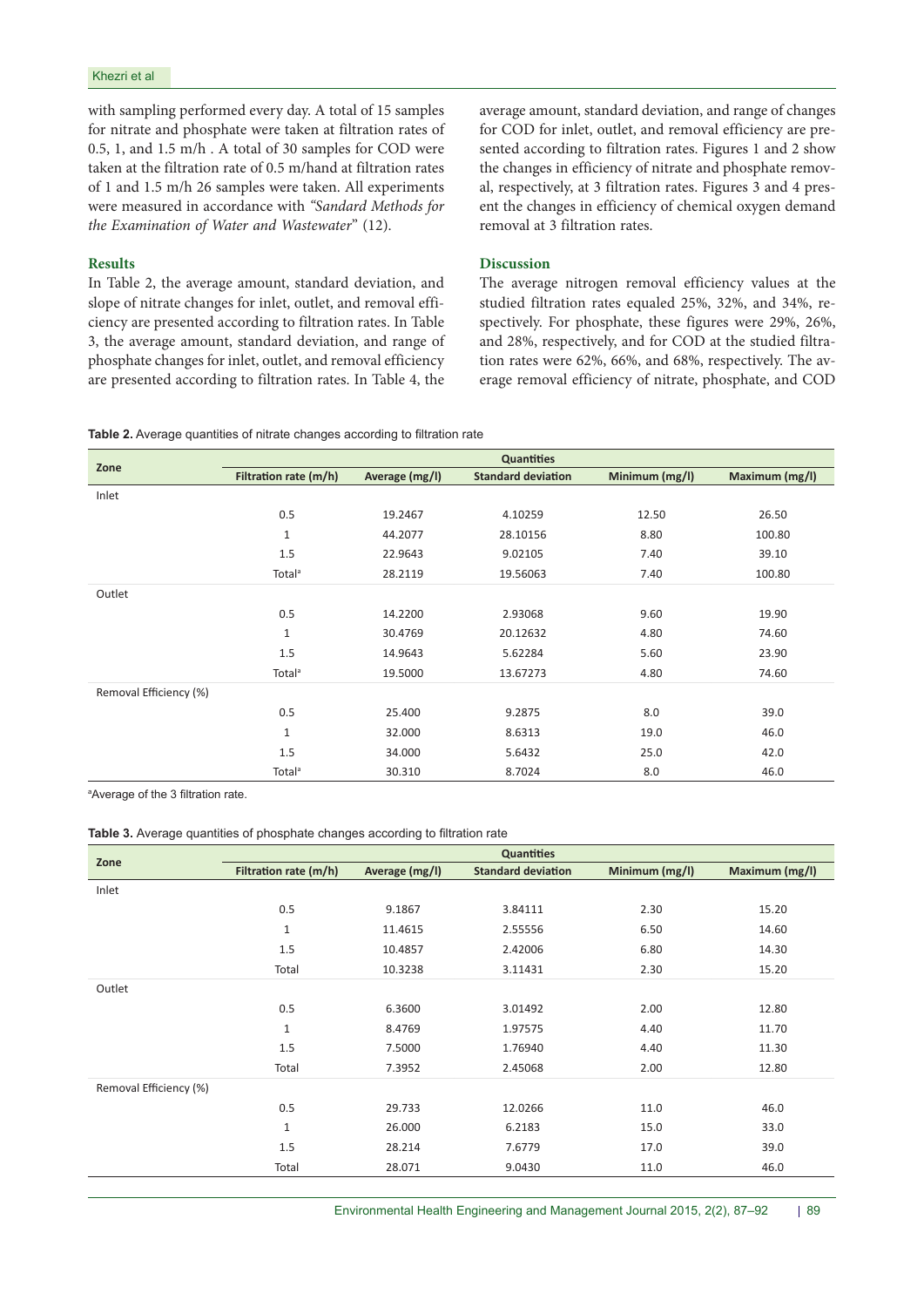|                        | <b>Quantities</b>     |                |                           |                |                |  |  |  |
|------------------------|-----------------------|----------------|---------------------------|----------------|----------------|--|--|--|
| Zone                   | Filtration rate (m/h) | Average (mg/l) | <b>Standard deviation</b> | Minimum (mg/l) | Maximum (mg/l) |  |  |  |
| Inlet                  |                       |                |                           |                |                |  |  |  |
|                        | 0.5                   | 63.6333        | 41.25069                  | 23.00          | 208.00         |  |  |  |
|                        | $\mathbf{1}$          | 64.7308        | 33.49096                  | 11.00          | 125.00         |  |  |  |
|                        | 1.5                   | 86.2593        | 22.11785                  | 48.00          | 140.00         |  |  |  |
|                        | Total                 | 71.3373        | 34.75253                  | 11.00          | 208.00         |  |  |  |
| Outlet                 |                       |                |                           |                |                |  |  |  |
|                        | 0.5                   | 21.0333        | 11.80439                  | 3.00           | 45.00          |  |  |  |
|                        | $\mathbf{1}$          | 19.7692        | 8.58980                   | 4.00           | 32.00          |  |  |  |
|                        | 1.5                   | 27.0000        | 7.24834                   | 12.00          | 40.00          |  |  |  |
|                        | Total                 | 22.5783        | 9.91195                   | 3.00           | 45.00          |  |  |  |
| Removal Efficiency (%) |                       |                |                           |                |                |  |  |  |
|                        | 0.5                   | 62.200         | 22.1553                   | 22.0           | 88.0           |  |  |  |
|                        | $\mathbf{1}$          | 66.577         | 10.8043                   | 43.0           | 80.0           |  |  |  |
|                        | 1.5                   | 68.407         | 5.9048                    | 57.0           | 84.0           |  |  |  |
|                        | Total                 | 65.590         | 15.0787                   | 22.0           | 88.0           |  |  |  |

Abbreviations: COD, chemical oxygen demand.



**Figure 1.** Changes of nitrogen removal efficiency at three filtration rates.



Figure 2. Changes of phosphate removal efficiency at three filtration rates.

at the studied filtration rates equaled 34%, 28.07%, and 65.59%, respectively.

Using the Scheffe test, the removal efficiency of nitrate and phosphate at different filtration rates were compared. The percentage of nitrate removal was higher at the filtra-



**Figure 3.** Changes of COD removal efficiency at filtration rate of  $0.\bar{5}$  m/h.



**Figure 4.** Changes of COD removal efficiency at filtration rates of 1 and 1.5 m/h.

tion rate of 1.5 m/h than at 0.5 m/h (*P*>0.05). Because the data for percentage of COD removed was abnormal, the Mann-Whitney test was used to compare the rates with each other. The COD removal rates at the three tested filtration rates had no significant differences (*P*>0.05).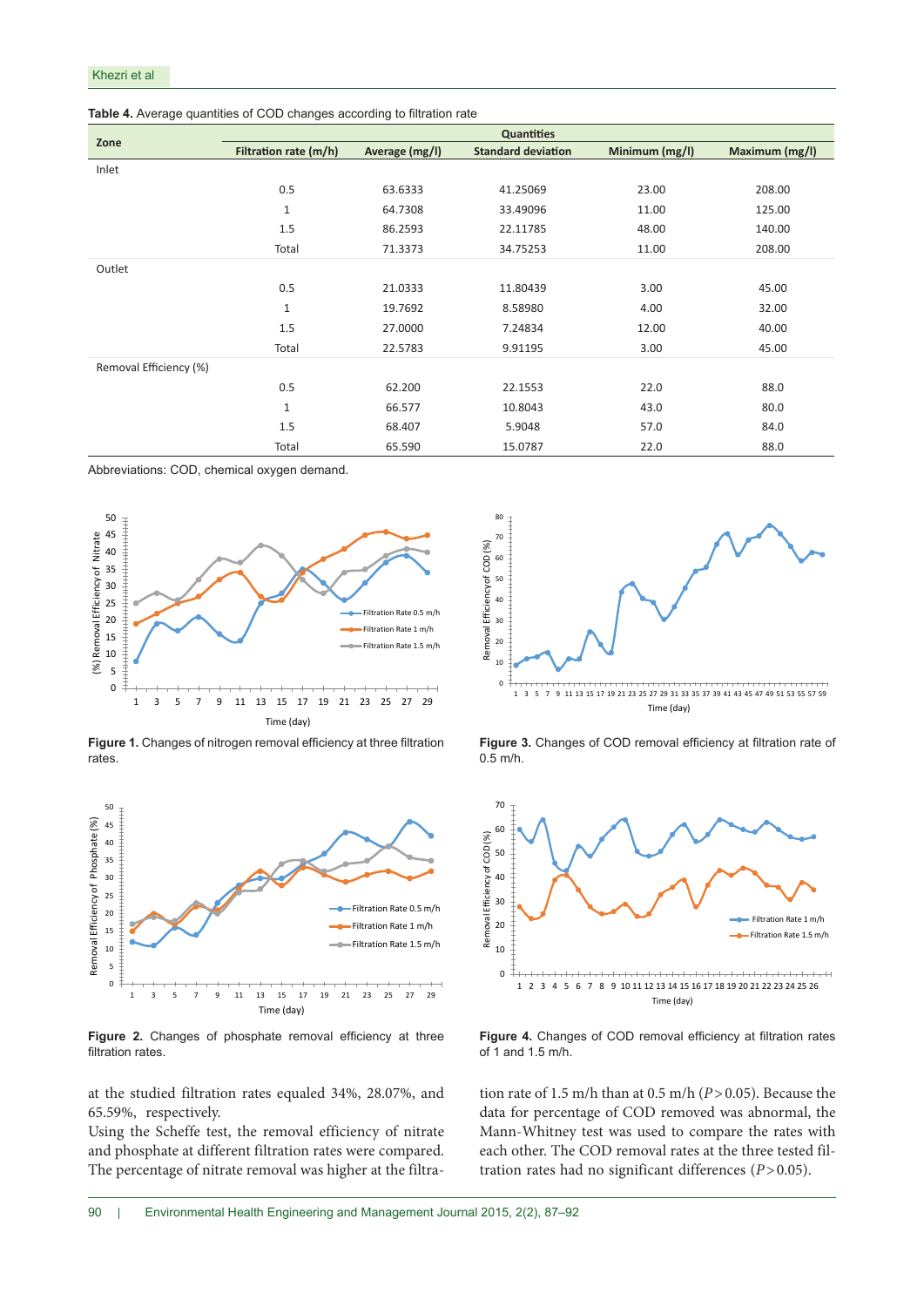In a study conducted by Ehteshami et al, the average COD removal in constant performance statuses of the HRF at similar filtration rates equaled 60%, 51%, and 38%, respectively (13). The present study, however, showed no significant difference in COD removal efficiency. The results of the current study had no conformity with those of Ehteshami's study.

Sarvmeili examined the performance of the HRF with the filtration rate 2.5 m/h in improving effluent quality for urban purposes and obtained values of 63%, 22%, and 37% for removal turbidity, suspended solids, and COD, respectively (14). The average removal efficiency of COD in the present study was 65.5%, which was higher than that of Seromeli's study.

The changes in removal efficiency of nitrate, phosphate, and COD are shown in Figures 1 to 4. The highest nitrogen removal efficiency (46%) relates to filtration rate 1 m/h and occurred 42 days after the pilot study began. The least efficiency was 8% on the first day of filter work. The highest removal efficiency of phosphate (46%) related to the filtration rate of 0.5 and occurred 27 days after the pilot study began. The least efficiency was 11% on the fourth day of pilot study. The removal efficiency of phosphate at each rate increased and had no discernible fluctuation. The highest removal efficiency of COD (76%) related to the filtration rate of 0.5 m/h and occurred 49 days after the pilot work began. The least efficiency was 7% at the beginning of the pilot study. Within the first 6 days, COD removal efficiency equaled 15% at the filtration rate of 0.5 m/h. This increase over time can be related to the formation of a microbial film in the roughing filter bed, which led to a reduction in pore diameter, an increase in the substrate contact surface, and dominance of chemical and biological processes in removing elements and microbial load (15).

Based on the results of this study, the HRF in COD has an optimal performance, but its efficiency is low in removing nitrate and phosphate. The *t* test was used to compare the outlet values of COD and phosphate with the EPO standards. A significant difference was observed between outlet COD of HRF and the standard of the EPO for discharge into surface water and irrigation (*P*<0.05). There was also a significant difference between the outlet phosphate from HRF and the EPO standards for discharge surface waters  $(P<0.05)$ . Due to the abnormality of the outlet nitrate data, the Wilcoxon test was used to compare outlet values with EPO standards. There was significant difference between outlet nitrate from HRF and the EPO standard for discharge into surface waters (*P*<0.05). Outlet values of COD, phosphate and nitrate were lower than EPO standards  $(P<0.05)$ .

# **Conclusion**

The study results showed that the efficiency of the HRF in removing nitrate, phosphate and COD from the effluent of a wastewater stabilization pond was affected by filtration rates. An increase in filtration rate enhanced the efficiency of the HRF. This result was in agreement with the above-mentioned studies. At the various filtration rates, nitrate and phosphate removal was more dependent than COD removal. This result was in agreement with studies by Khazayi (15), Ehteshami et al (13), and Wegelin et al (12). A biological oxygen demand (BOD) removal of 85% to 90% is not unusual for stabilization ponds, and the removal of viruses, bacteria, protozoa, and helminthes is also reported to be very high (16). Therefore, using the HRF after stabilization pond effluents can be an alternative to depth filtration as a pretreatment for membrane filtration. The filter media of the study pilot was 10-15 mm gravel for roughing filtration. This size was assessed in Mazumder et al study (16). Low removal rates of nitrate and phosphate may be caused by the filter media size. Stabilization pond effluent has an extremely high algal content, so caution should be exercised during use of the HRF. Horizontal roughing filtration plays a significant role in the treatment line, because a high COD removal and average nitrate and phosphate removal efficiency was achieved simultaneously and in one-step without requiring any sophisticated control of pH, redox potential, etc. According to the results, the best situation for better operation of the HRF is a filtration rate of 1 m/h for 5 days.

## **Ethical issues**

The authors certify that all data collected during the study is presented in this manuscript, and no data from the study has been or will be published separately.

#### **Competing interests**

The authors declare that they have no competing interests.

# **Authors' contributions**

Seyed Mostafa Khezri, Farideh Atabi, Taha Tohidi Mogaddam, and Nahid Rashtchi designed the study. Gharib Majidi, Mohsen Ansari, and Hossein Jafari Mansoorian performed the literature search and wrote the manuscript. All authors participated in data acquisition, analysis, and interpretation. All authors critically reviewed, refined, and approved the manuscript.

#### **References**

- 1. Torabian A, Motalebi M. Management plan of treated effluent reuse - case study: Ekbatan town. Journal of Environmental Studies 2004; 29(32): 57-62. [In Persian].
- 2. Mohamadi A, Naseri S, Mahvi AH, Roshani B, Firozmanesh M, Salehi R. The study of performance of multimedia filters to removal the bacteria in the municipal wastewater to reuse and chlorine reduction for disinfection. Journal of Kordestan University of Medical Sciences 2005; 8(4): 8-15. [In Persian].
- 3. Tchobanoglous G, Louis F, Burton H, Stensel D. Wastewater Engineering: Treatment and Reuse. 4th